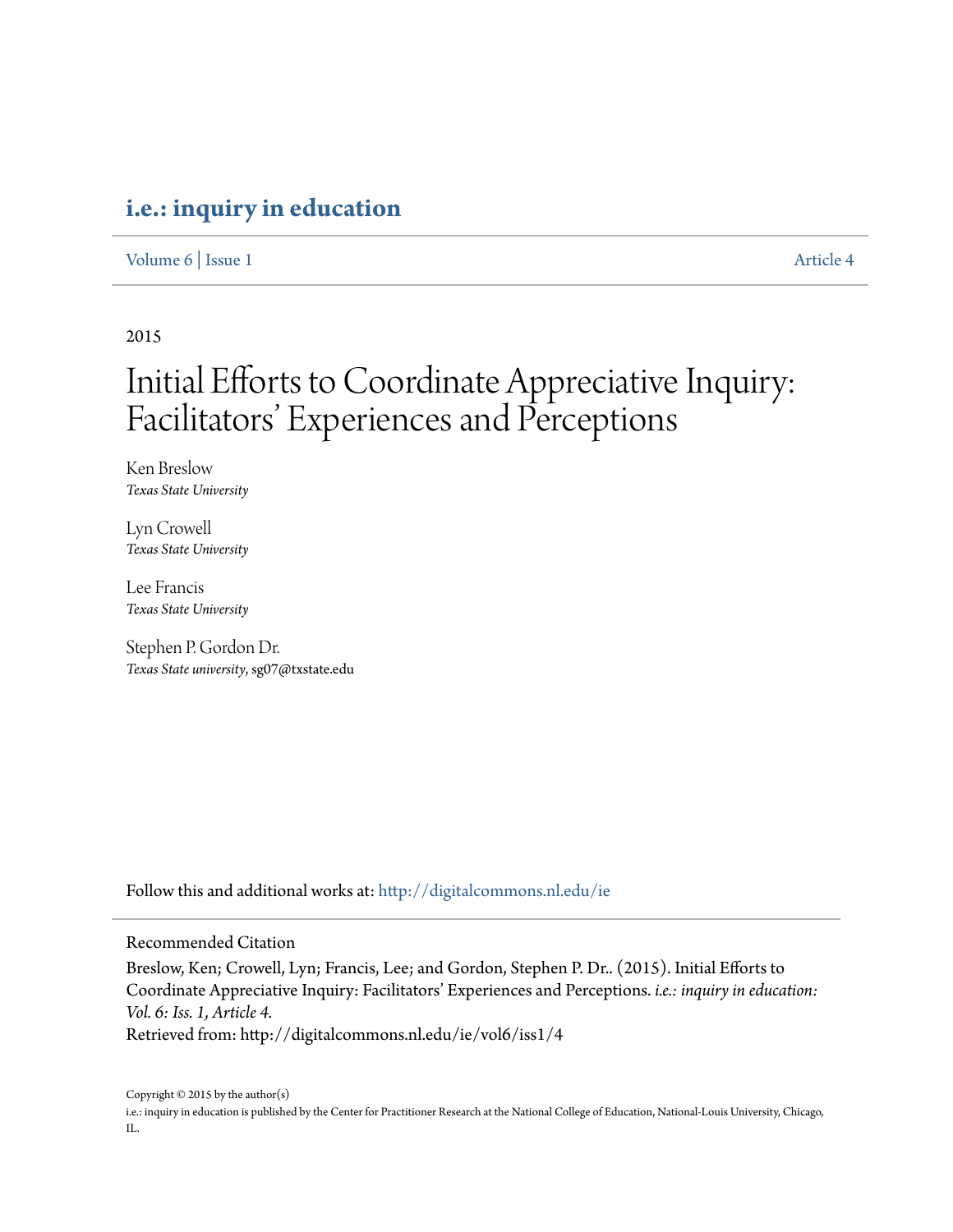# **Initial Efforts to Coordinate Appreciative Inquiry**

## **Facilitators' Experiences and Perceptions**

Ken Breslow, Lyn Crowell, Lee Francis, and Stephen P. Gordon *Texas State University, San Marcos, USA* 

#### **Introduction**

It is important for early-stage doctoral students to become engaged in research as soon as possible (Murakami-Ramalho, Militello, & Piert, 2013; Solomon, 2009). According to Solomon (2009), "Entering doctoral candidates should begin by being members of a research team where they collect and manage data and gain an appreciation for the research process" (p. 80). Muakami-Ramalho et al. (2013) argue that research knowledge and identity should be developed through contextualized research in one's own work setting, and supported by formal (cohorts and seminars) and informal (collegial support and writing groups) communities. To develop research skills, faculty can assign field activities to the early-stage doctoral student, such as observations and interviews, coding data, developing themes, and writing research memos (Buchanan, 2012).

Coryell and associates maintain that doctoral students' emotions play a critical role in their development as researchers, and that doctoral programs should foster students' selfdetermination through collegial support groups and mentoring by faculty (Coryell, Wagner, Clark, & Stuessy, 2013). Dinkelman et al. (2012) describe a doctoral seminar in which early stage doctoral students discussed problems and issues in research. The seminar served as a catalyst for student research, often collaborative, that led to presentations and publications. Students who completed the seminar developed an appreciation for collaborative inquiry.

Education doctoral programs that culminate in action research dissertations often involve students in action research early in their program of study, with students who are employed as educators using their work setting as their research site (Zambo & Isa, 2012). In a doctoral program described by Wetzel and Ewbank (2013), for example, students engage in two cycles of action research prior to their dissertation, and base their dissertation on a third cycle. Zambo and Isa (2012) describe a doctoral program in which students conduct an action research cycle each semester, and culminate their research with an action research dissertation. Influences on the student's action research focus identified by Wetzel and Ewbank (2013) include members of the students' research community, earlier action research, stakeholders in the doctoral students' work setting, and the work context. Wetzel and Ewbank also found that a fellow student or university supervisor serving as a critical friend was an important source of support for the doctoral student engaged in action research.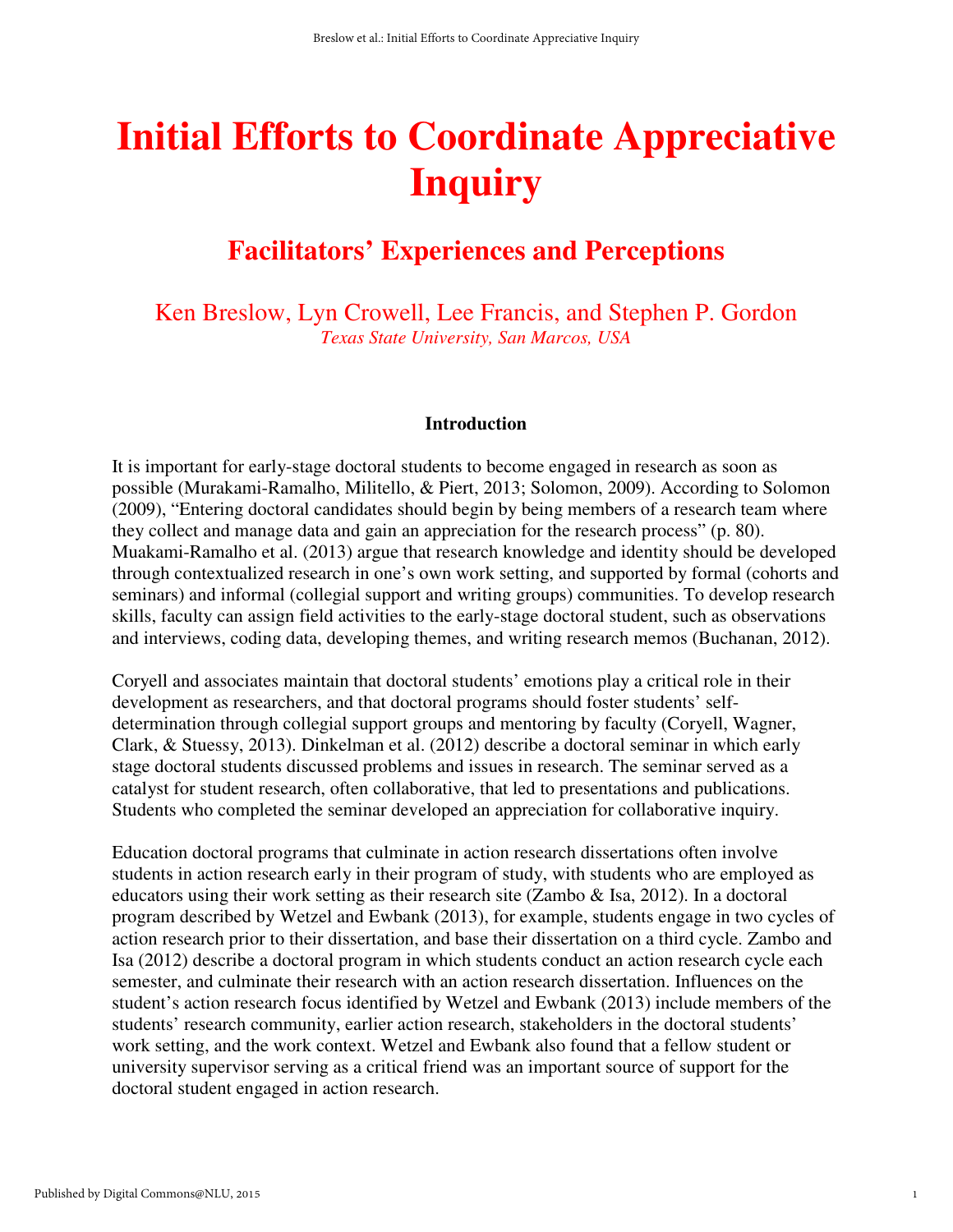One action research approach described by Arhar et al. (2013) involves doctoral students facilitating teams of teachers in school-based action research. This approach has two purposes: (a) to improve learning in school classrooms and (b) to involve doctoral students in collaborative action research with schools and teachers. A university faculty member mentors the doctoral student throughout the project, which serves as a research apprenticeship. This process allows the doctoral student to experience "an emergent, developing relationship with the research process itself" (p. 228).

Although [appreciative inquiry] "springs from the tradition of action research," it also "criticizes that tradition as being too focused on remediation and problem solving" (Tschannen-Moran & Tschannen-Moran, 2011, p. 423).

Appreciative Inquiry (AI) is a version of action research that "reinforces, expands and continues the action research tradition of the field first set forth with the work of Kurt Lewin" (Yaeger, Soresen, & Bengtsson, 2005, p. 302). Although AI "springs from the tradition of action research," it also "criticizes that tradition as being too focused on remediation and problem solving" (Tschannen-Moran & Tschannen-Moran, 2011, p. 423). AI has been "broadly described as a positive mode of action research" (Mcintosh, Freeth, & Berridge, 2013, p. 376). More specifically, Giles and Alderson (2008) define AI as "a research approach that seeks to facilitate change based on the participants' actual experiences of best practice" (p. 465).

According to Ludema, Cooperrider, and Barrett (2001), AI is focused "on asking the unconditional positive question to ignite positive dialogue and action within human systems" (p. 191). Cooperrider and Srivastva (1987), who developed the AI model, based it on three propositions: (a) the need to move beyond the problem-solving approach, (b) the notion that organizations are socially constructed realities, and (c) the power of new ideas as a force for change. Some key concepts underlying AI are stakeholder participation, narrative, discourse, and building on existing strengths (Bushe, 2011).

AI is focused on "how people think rather than what people do" and a commitment "to let go of control in planned change efforts and nurture a more improvisational approach to the action phase" (Bushe & Kassam, 2005, p. 176). The original five principles of AI follow:

- 1. *The constructionist principle:* reality is socially constructed, and a team or organization can co-construct a better reality through collaborative inquiry and collective articulation of a better future.
- 2. *The principle of simultaneity:* inquiry and change cannot be separated. Inquiry  *is* intervention.
- 3. *The poetic principle:* the team or organization is like a book with many stories. What stories to focus on is up to the team or organization. It is best to focus inquiry on positive rather than negative stories.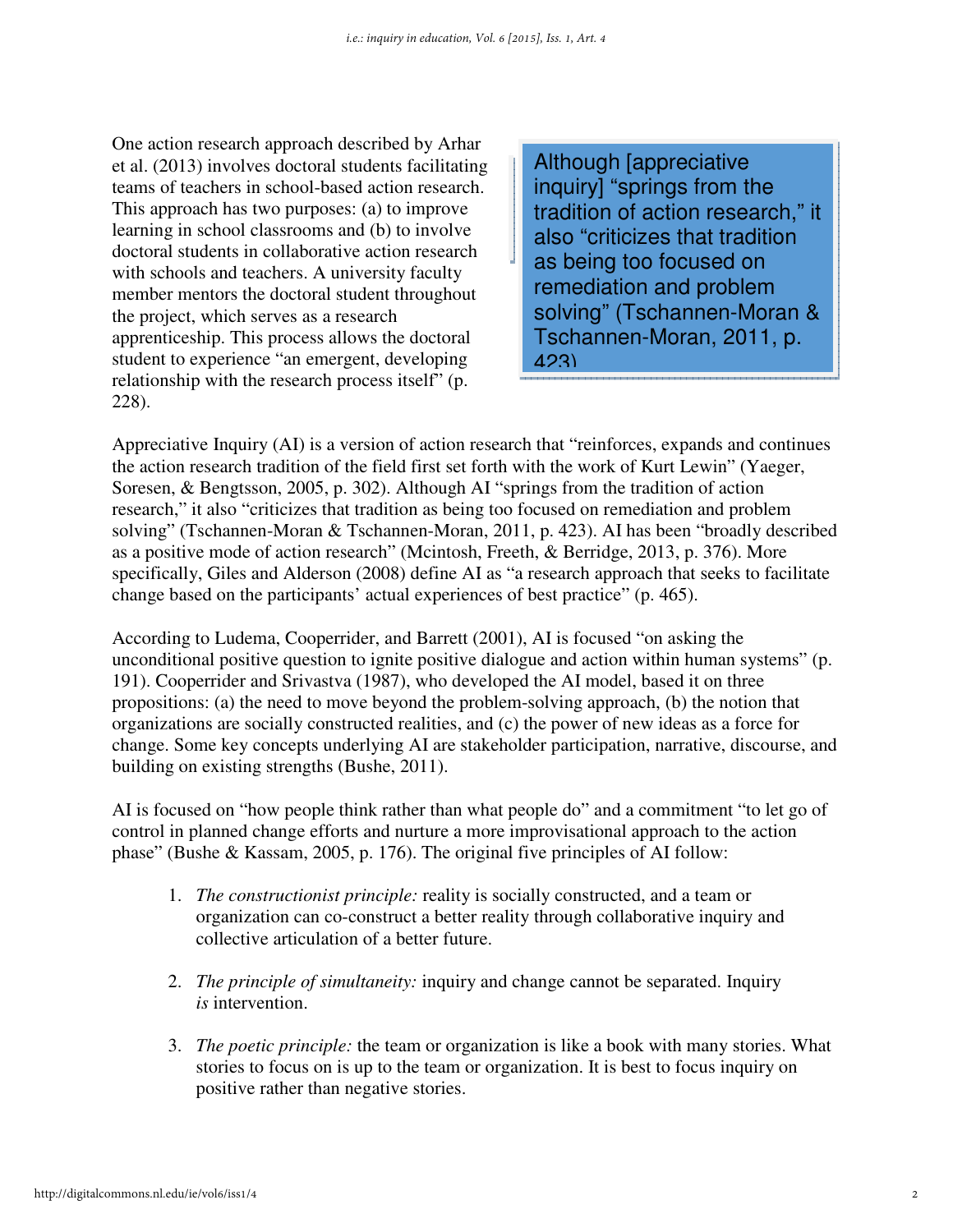- 4. *The anticipatory principle:* If the team or organization creates a positive vision of the future, it will tend to move toward that vision.
- 5. *The positive principle:* the organization or team and the inquiry process should promote positive images and experiences, social bonding, joy, and celebration (Bushe & Kassam, 2005; Evans, Thornton, & Usinger, 2012).

Originally, there were four phases of AI: discovery, dream, design, and destiny. The *discovery phase* involves participants discussing what they value most about their team or organization, their work, and their colleagues. The *dream phase* consists of participants envisioning a better future by co-creating a vision of the ideal organization or team. In the *design phase*, the group plans for a better future by brainstorming proposals, creating a flexible plan, mobilizing resources, and committing to action. The *destiny phase* calls for participants to construct the better future through ongoing inquiry and capacity building (Ludema et al., 2001; Priest, Kaufman, Brunton, & Seibel, 2013; Tschannen-Moran & Tschannen-Moran, 2011). Eventually, a new component, *topic choice*, was added to the AI process. Topic choice*,* considered a separate phase in some models of AI, and integrated with the dream phase in other models, consists of the selection of a positive focus of inquiry.

#### **Purpose of the Study and Guiding Questions**

The purpose of the study was to describe the experiences and perceptions of three early-stage doctoral students who facilitated separate AI projects in different educational settings as part of a yearlong doctoral seminar, and to understand the implications for the doctoral students' learning within the diverse contexts in which they facilitated AI. For clarity's sake, in the remainder of this article we will refer to the doctoral students as "AI facilitators" and the other participants in the AI projects as "AI participants." The guiding questions for the study follow:

- 1. What were the AI facilitators' initial perceptions of AI?
- 2. How did the AI facilitators describe efforts to implement the four phases of AI?
- 3. What were the AI facilitators' perceptions of whether the five principles of AI were adhered to during the project?
- 4. What were the AI facilitators' perceptions of the AI outcomes?
- 5. What, if any, types of personal learning resulting from facilitating AI were reported by the AI facilitators?

#### **Participants**

The three primary participants were enrolled in the seminar on appreciative inquiry as one of their electives in a doctoral program in educational leadership at a university in the southwestern United States. All three students were in their first year of doctoral study. None of the three had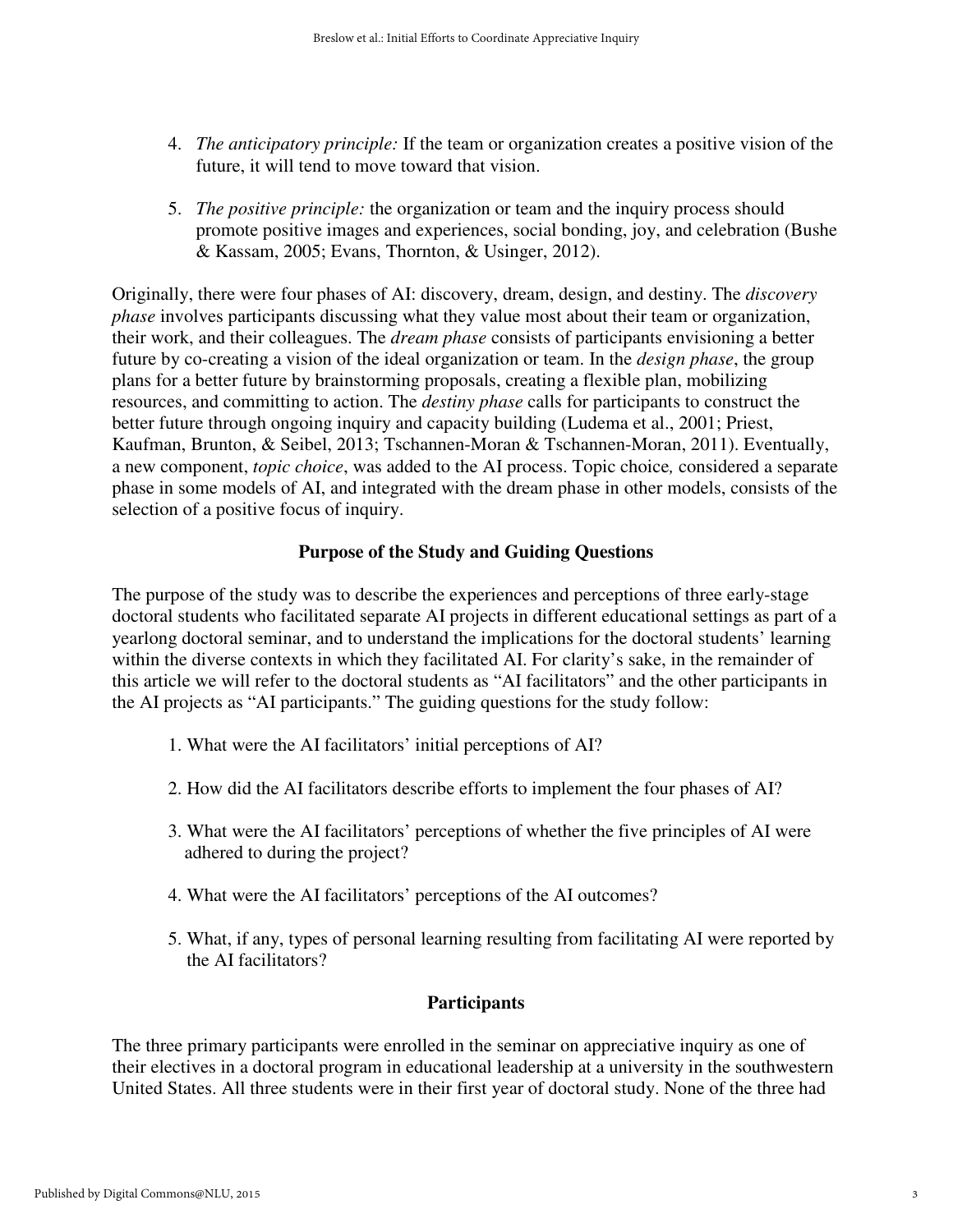completed any of the series of qualitative and quantitative research courses required by the doctoral program and offered later in their program of study. Breslow was an educational diagnostician who worked at a middle school and served on a Tier III Response to Intervention (RTI) team. He had previously participated in an informal action research study on youth–adult partnership for the Community Learning Exchange. Breslow wished to use AI to improve his school's RTI process. Crowell was a member of a team of instructional coaches in a large urban school district. She had carried out an action research project as a master's student and assisted a professor with two research projects on teacher leaders. Crowell and her colleagues wished to provide new coaches the necessary support to become successful. Francis was a full-time doctoral student with a background in youth development. He had completed a master's thesis based on a small number of community interviews and conducted small-scale survey research. He wished to stay grounded in his field while working on his doctorate by providing service to undergraduate students. None of the three early-stage doctoral students had ever led or participated in appreciative inquiry.

The AI seminar was led by a faculty member in a doctoral program in school improvement, and met regularly over three terms. In the fall semester, the AI facilitators learned about appreciative inquiry through readings and discussions, created preliminary plans for introducing AI to a group of volunteer participants, and recruited groups in their school, district, or university setting to engage with them in AI. All three AI facilitators initiated the AI in the spring semester.

#### **Research Methods**

There were two levels of data gathering and analysis in the overall research. The first level consisted of data gathered and analyzed within the AI itself. The second level included data gathered and analyzed for the corresponding case studies that examined the AI projects. At the first of the two levels, the AI facilitators and participants gathered data from the start of the AI at the beginning of the spring semester until the AI was discontinued. Data collection was ongoing throughout the AI. Each meeting of the group included some type of data gathering and analysis as the group worked its way through the phases of AI. Data gathered at this first level were fairly consistent across all three projects, and included the following:

- Notes on AI participants' sharing of interview results that pairs of participants conducted with each other (peer interviews are a typical AI technique for reflection and early-stage planning)
- Notes from whole-group meetings
- Ongoing written reflections by individual AI participants
- Various documents and artifacts of AI activities, such as announcements, agendas, photographs, charts, planning documents, and so forth
- Individual interviews with AI participants on their perceptions of the direction and value of the AI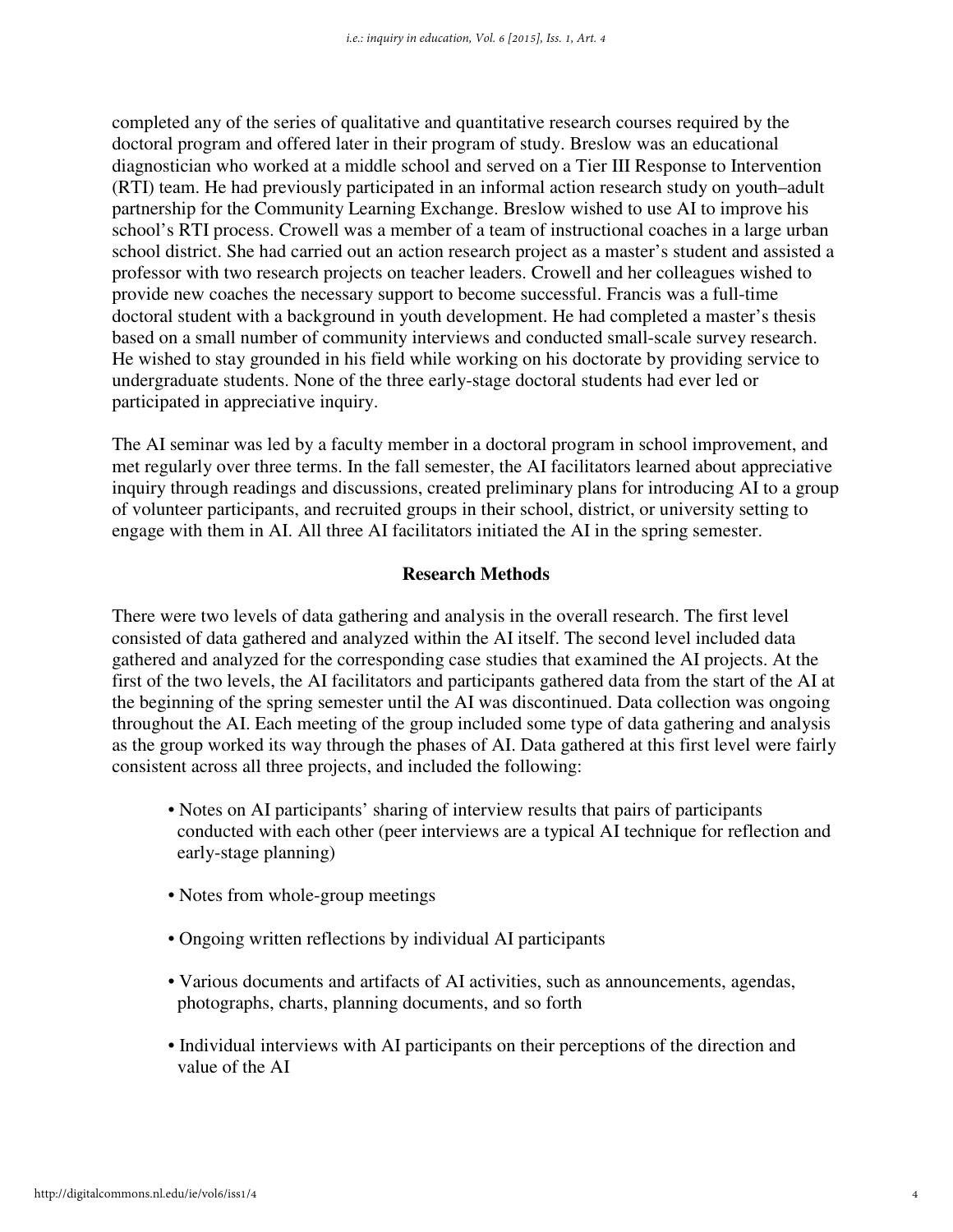Analysis of first-level data was sometimes carried out by the AI group as a whole, and sometimes by the AI facilitator, who then shared the analysis with the group. The analysis tended to be informal, and usually consisted of reviewing documents and artifacts, deriving themes or "big ideas" from the documents, and then summarizing the data on charts or in diagrams so that they could be easily reviewed by the group. Data gathering and analysis were used continuously to plan actions and assess effects.

The second level of data gathering and analysis was more formal and consisted of a case study of each AI project. Data for each case study included the following:

- The various data from the AI project as described above
- A reflective journal kept by the AI facilitator throughout the project
- Notes from a monthly seminar conducted by the professor who coordinated the overall project
- A report on the AI that the AI facilitator wrote at the end of her or his participation in the project. The report described the AI facilitator and participants' journey through each phase of the AI.

We began our analysis for each case study by creating an inventory of the case set. We divided the data into primary and supplementary data. Primary data included written reflections of AI participants, the AI facilitator's reflective journal, notes on the particular AI taken by the faculty member during seminar meetings, and the written report by the AI facilitator. Supplemental data included other documents and artifacts from meetings and activities held during the AI. We reviewed the data several times in order to become intimate with the texts and artifacts we had gathered.

Coding of each text within the primary data began with open coding, followed by axial coding to develop categories. We constructed a matrix for each of the five research questions that allowed us to display and compare relevant categories derived from the four types of primary data. For each research question, we triangulated data from the four primary data sources with each other and with relevant supplemental data. Although we were primarily concerned with in-case analysis in order to develop separate case reports on each of the AI projects, we also engaged in cross-case analysis in order to identify and discuss similarities and differences across the three cases. Analytic memos made throughout data analysis assisted us in clarifying questions about the data, developing categories, interpreting results, and drawing conclusions.

#### **Findings**

The findings are presented as separate cases of AI facilitated by Breslow, Crowell, and Francis. Each case will present findings relative to the five guiding questions listed above.

#### **Breslow's RTI Tier III Committee: AI Interrupted**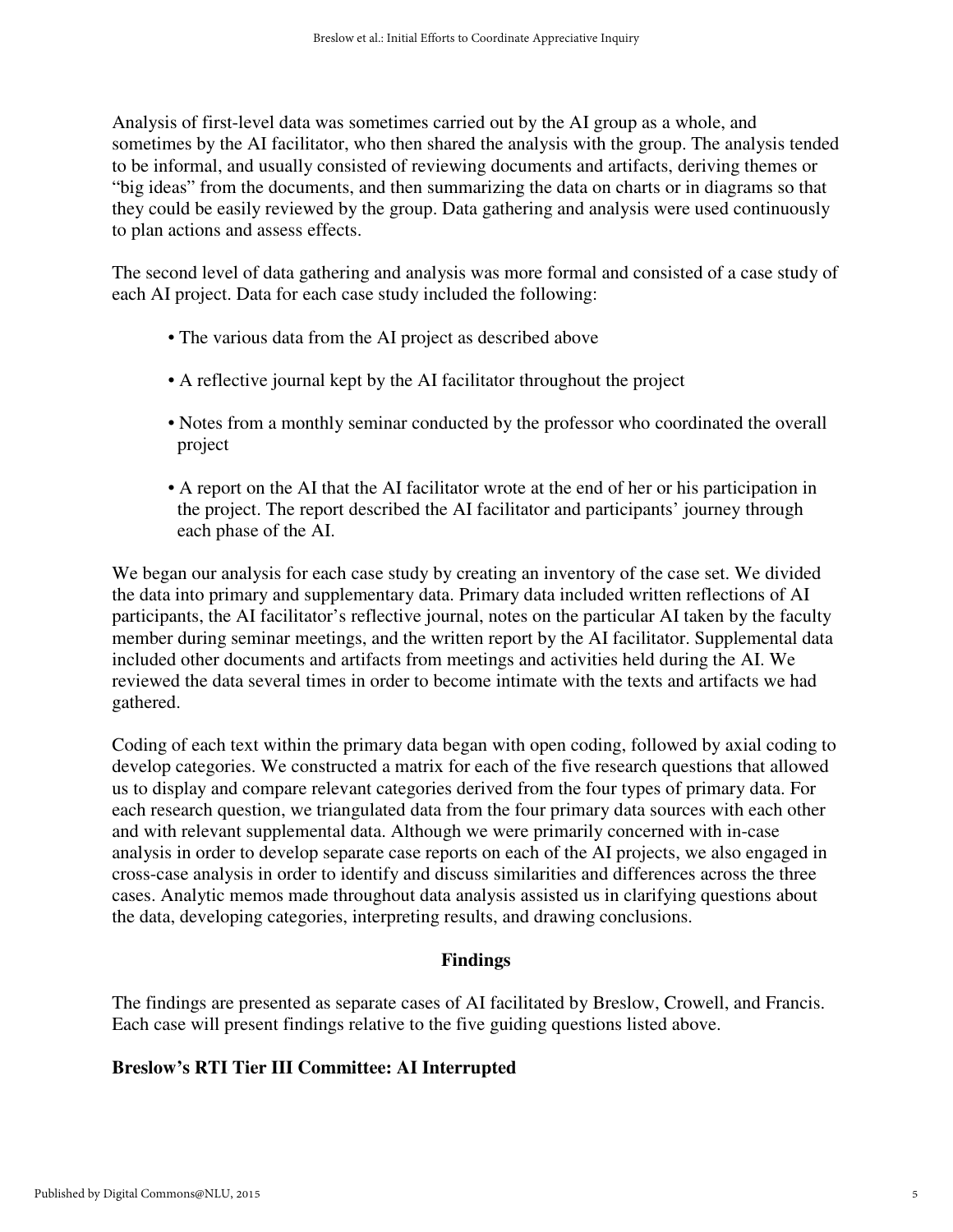[Breslow's] chief…concern was his observation that educators tended to view the world through a problem-solving

RTI is a three-tiered model for providing assistance to struggling learners. Tier III, the most intensive level of assistance, combines classroom and pullout support coordinated by a committee of general education teachers, special education evaluation staff, grade-level counselors, and grade-level coordinators. Breslow facilitated his school's Tier III committee in AI. All 13 members of the group agreed to participate in the AI and

continued in the project until the end of the school year.

**Breslow's initial perceptions of AI.** Breslow had experienced personal growth as a result of his appreciative disposition, and thus had a positive perception of AI:

The idea of doing an appreciative inquiry project was appealing to me, as I had been immersed on my own self-improvement journey centered on the idea of being grateful and showing appreciation for what one has and for the people with whom one interacts, and embracing future possibilities.

At the same time, Breslow was not sure if the other members of the Tier III committee would embrace an appreciative approach. His chief reason for this concern was his observation that educators tended to view the world through a problem-solving paradigm.

**Breslow's description of efforts to implement the four phases of AI.** Breslow began the discovery phase with group members interviewing each other on life-giving qualities of the group as well as what they hoped to get out of the AI process. A number of the AI participants spoke about the collaborative nature of the committee. Others said that the different types of expertise provided by group members were beneficial to the process.

Another life-giving quality perceived by the AI participants was the positive feelings they got when the team helped a teacher to understand and address a student's learning problem. One group member expressed this feeling as follows:

I find it rewarding to take a kid who is struggling, and you're trying to pinpoint the area, and the teacher's working with the kid, and there's this a-ha moment of, "Oh, my gosh, this is where we're having the issue, and we figured that out!"

Responses to interview questions on what AI participants hoped to get out of the AI process included more training and support for the teachers who the AI participants worked with, making RTI user-friendly, and a more efficient RTI process.

Although most AI participants responded positively to the discovery phase, Breslow was concerned that some group members were still attached to the problem-solving approach. To address this concern, he decided to conduct individual follow-up discussions with some of the AI participants for the purpose of drawing out life-giving experiences derived from being members of the group. Breslow found that the AI participants he met with responded positively and that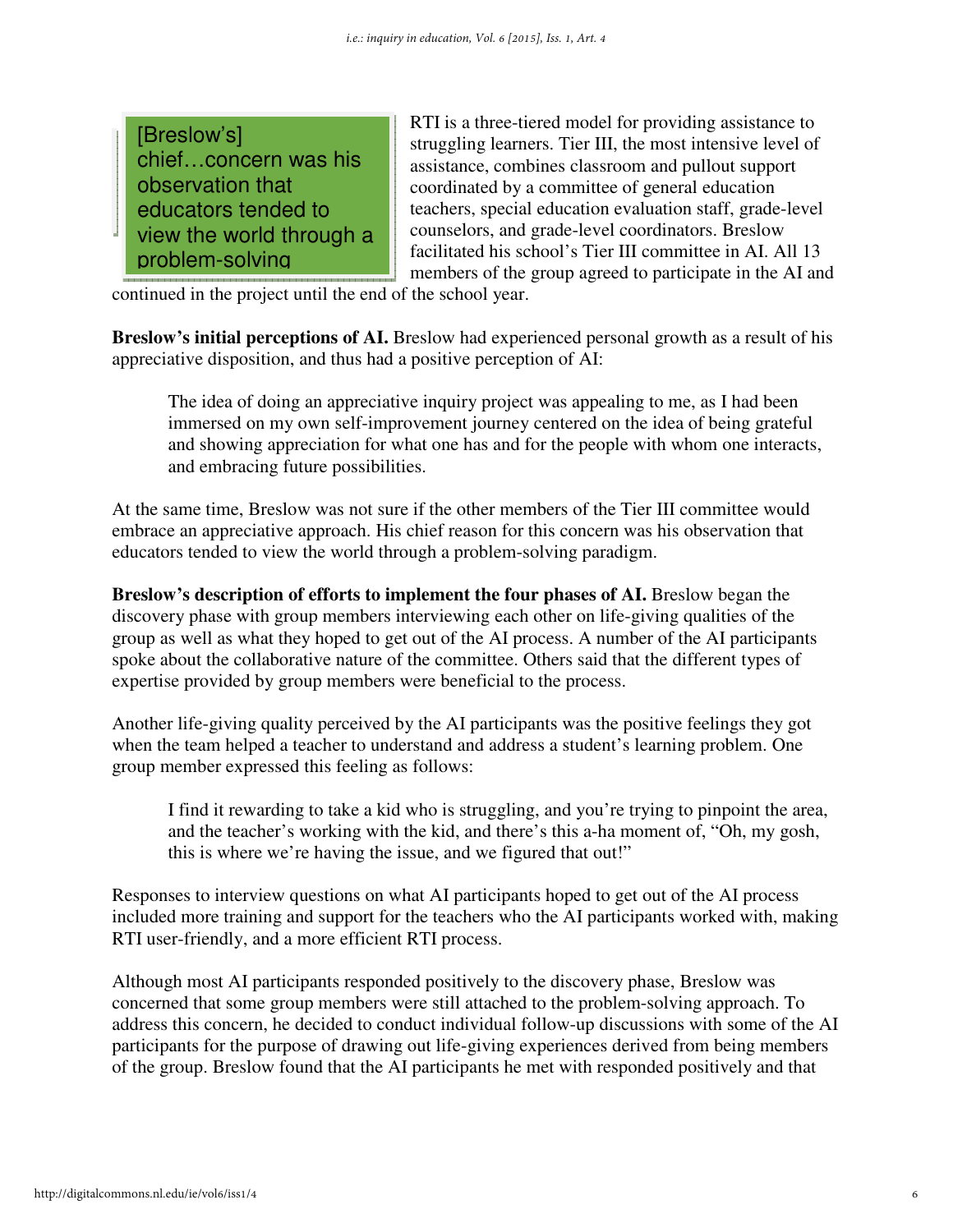his individual discussions with those participants help them to embrace the appreciative approach.

During the dream phase, Breslow asked the group to "imagine the perfect RTI," and to consider the question, "What are your deepest desires for RTI?" These questions generated a range of dreams from individual group members. The AI participants integrated their individual dreams into a holistic vision of a redesigned RTI process.

In the design phase, the group developed a plan that included ideas for professional development and mentoring for teachers, new ways of monitoring student progress, and new ways of providing interventions in the classroom. Breslow described the design process in his written reflections:

Without a doubt, the dialogue was constructive. Changes were happening at the same time that dialogue was taking place. The group was generating ideas for a new and improved RTI process, while recognizing the contributions that people have made to the success of some students.

By the end of the design phase, the group had reached a consensus on several aspects of the RTI process that they wished to change and appeared to be committed to those changes. The design phase concluded at the end of the school year. The following year, Breslow took a position at a different school, and the AI project did not resume. Summer vacation, Breslow's absence, new district and school initiatives, and the tradition of short-lived PK-12 school innovations had taken their toll.

**Breslow's perceptions of adherence to the five principles of AI.** Breslow believed that all five of the AI principles were operating during the AI. He concluded that the constructivist principle was reflected in the collaborative work of the group, the group's consensus building on what aspects of the RTI process needed to change, and the integrated dream they developed. An example of simultaneity cited by Breslow was the fact that the group's dialogue about an ideal future became integrated with discussions about how to provide immediate, concrete assistance to students.

The poetic principle, according to Breslow, was present in the group's discussions of its commitment to students, and also in its use of collaboration, expertise, and recognition of individual contributions. He perceived the anticipatory principle to be present because the group began to improve its services to students after the dream phase. Finally, he believed that he had fostered the positive principle by continuously asking positive questions in group sessions and individual conferences, and facilitating team activities intended to promote social bonding and celebration of the group's accomplishments.

**Breslow's perceptions of the AI outcomes.** Although there was no formal destiny phase, several aspects of the plan were incorporated into the RTI process on a piecemeal basis, and the group began to function with increased dialogue and collaboration, which Breslow attributed to the three phases of AI that had been completed. He reported that the positive feedback he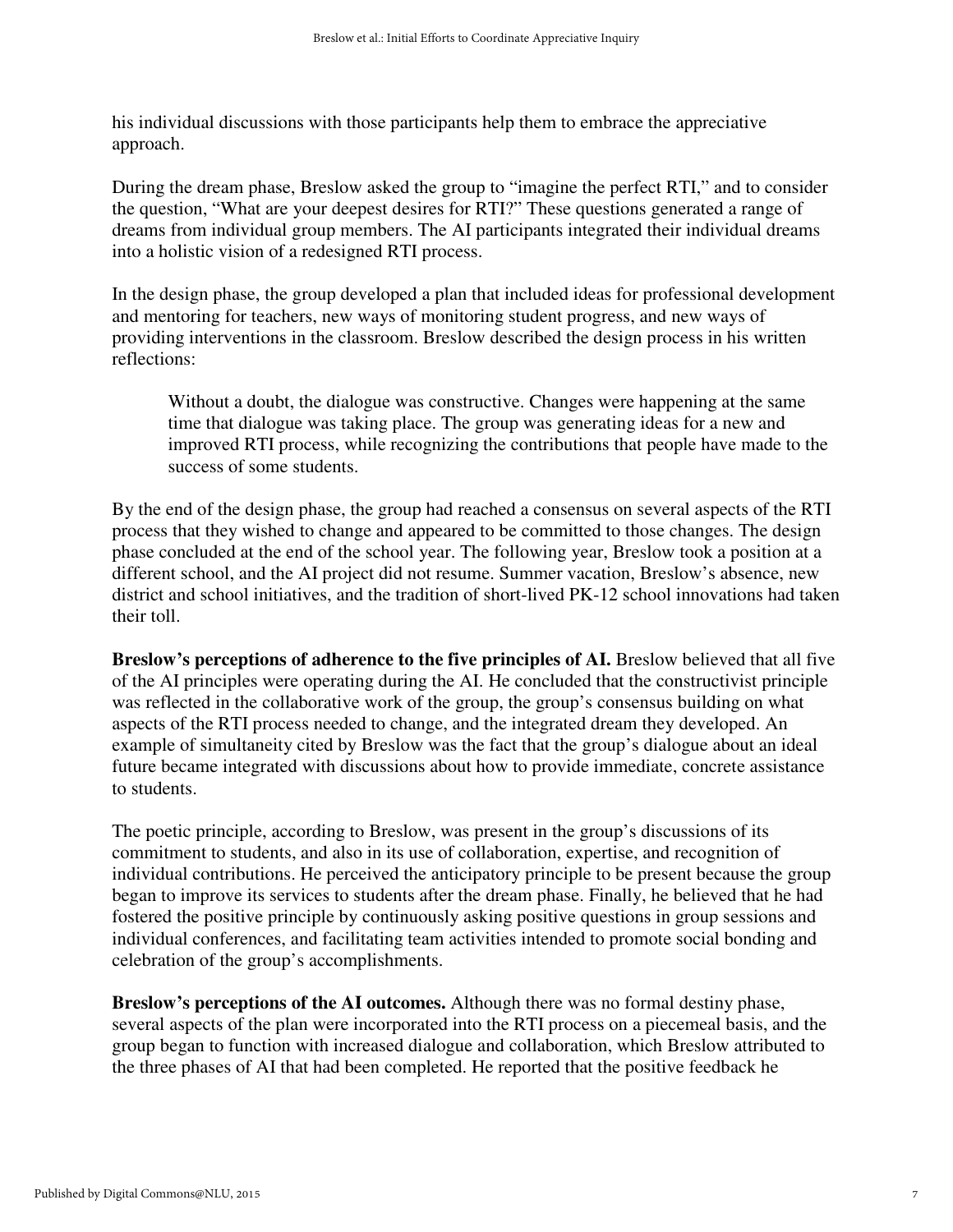received from school personnel and his observations indicated that the AI participants had improved the assistance they were providing teachers and students with special needs.

**Breslow's personal learning resulting from the AI.** Breslow reported learning several things about AI from his experience facilitating the RTI committee. One learning he reported was "small is good"; he concluded that a group engaging in AI should focus on a single, well-defined goal. If a group's long-term dream is a complex one, he believes the group should start off with a more limited design focused on the first steps in turning that dream into destiny. The power of one-to-one discussions outside of the group sessions was another learning that he discussed in his reflections on AI. He shared,

Individuals seem to thrive on one-to-one encounters outside of the group to facilitate connections and to augment group discussions. I found that when I was able to sit down with individuals, the level of insight and appreciation increased.

Breslow reported learning that the principles of AI are more important than its structure:

I plan to attend to the principles that undergird AI, as these underscore the holistic beauty of AI. The principles provide a guide for individuals to understand that AI is more than simply going through the four "D" phases—it is a process and celebration. Appreciating people and organizations and the stories that live within each provides the direction for AI.

Finally, Breslow believed that he had learned a great deal about how to facilitate AI and that his facilitation of future AI would be more successful because of the experience he had gained.

#### **Crowell's Work with Colleagues to Support New Instructional Coaches: AI Completed**

Crowell was a member of a team of instructional coaches within the secondary education department of a large urban school district*.* She asked for volunteers from the coaching group to join her in AI, and seven coaches accepted her invitation. The AI participants worked in different content areas: coaching teachers of math, English language arts, social studies, special education, and ELL. All seven of the initial participants completed the AI.

**Crowell's initial perceptions of AI.** Crowell described her feelings going into the AI: When I started the AI journey, I was unsure how the process would work. I had completed action research before, from a problem-solving perspective. Now I was going to try this process from the positive position. I was wondering if this process would work for instructional coaches in a public school district, as we often view the organization from a deficit position. It would be a process of "unlearning" (Tsang & Zahra, 2008). I was uncertain what this process would look like.

Crowell also was concerned because a few of the AI participants historically had been skeptical about new initiatives. She decided to be open to these colleagues, and let them express themselves openly in the team meetings.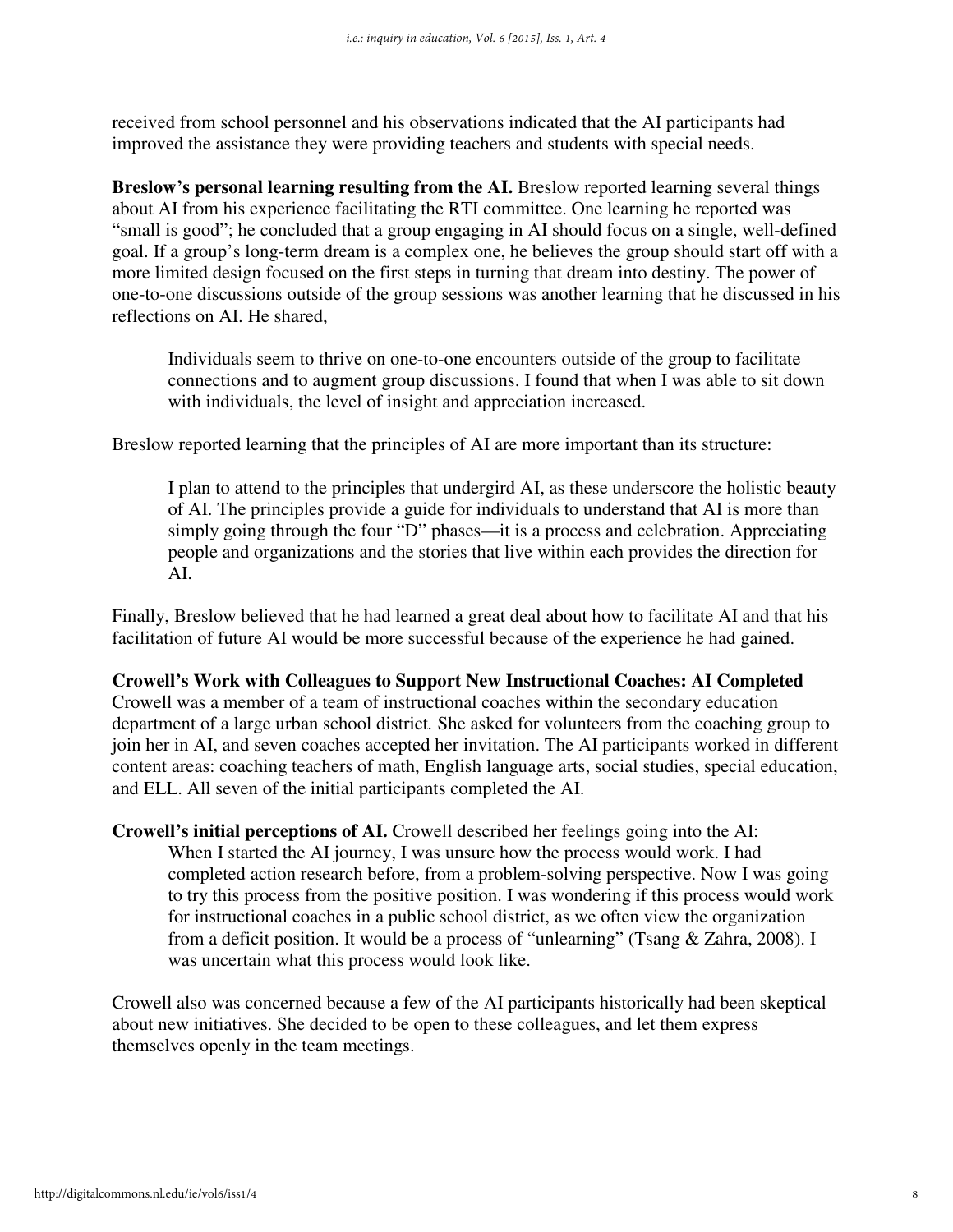**Crowell's description of efforts to implement the four phases of AI.** Throughout the AI process, Crowell facilitated reflective activities to help the AI participants understand the principles and phases of AI, but she allowed the group members to choose their own research question and make their own decisions during each phase of the project.

In the first meeting of the discovery phase, Crowell introduced AI and then split the group into pairs and asked the AI participants to talk to their partners about a time they were excited about their work as coaches. This activity led the AI participants to begin thinking about a common dream they might wish to articulate in the dream phase. After the meeting, she reflected in her journal, "They were all so willing to try to learn something new and felt good about what we did in the meeting." She also wrote, "There was energy in the room during that meeting which gave me hope that the process would work and we could create something new."

Early in the dream phase, problems arose because of the wording Crowell used in a series of questions on developing a dream that she had asked the group to reflect on. In the questions, she asked the AI participants about what type of "program" they wanted to create. Even as the group engaged in written reflection on her questions prior to a group discussion, she realized she had made a poor word choice. She wrote in her journal, "What was I thinking? I did not want to create a program. I have never seen programs as a way to change. What was I really asking from them?" When the group shared their reflections, the other coaches made it clear they did not like the word "program" either. One representative comment was, "I would like to create a space of openness and honesty—to create an environment, not a program."

Once everyone agreed that their dream would not be a traditional program, the group was able to collaboratively move toward a common dream. New coaches were joining the group the following year, and the AI participants wanted to do something that would support the novice coaches in their new roles. The group eventually agreed on an AI question: "How do veteran instructional coaches create a space for new coaches to enter the team and receive the necessary support to become successful?"

As the group approached the design phase, Crowell was concerned that some members were still taking a problem-solving, rather than an appreciative approach, so she decided on a preliminary activity before moving into the design phase. She asked the AI participants to discuss what they did best as a group. Her purpose in doing this was to help make the AI participants aware of their positive attributes and how they could use those attributes in the design process.

The group's design for supporting new colleagues had three components, including using Moodle as an information source for the new coaches, designing professional development opportunities for the novice coaches, and creating a team mission statement to be shared with the new colleagues as part of their induction. The AI participants also agreed to hold a summer retreat for the purpose of writing the mission statement.

The destiny phase began with the aforementioned retreat. All of the AI participants assumed different leadership responsibilities to make the retreat a success. The group developed the following mission statement to guide the coaching of teachers and to share with the new coaches when they came on board the following year: "Our mission is to facilitate change by building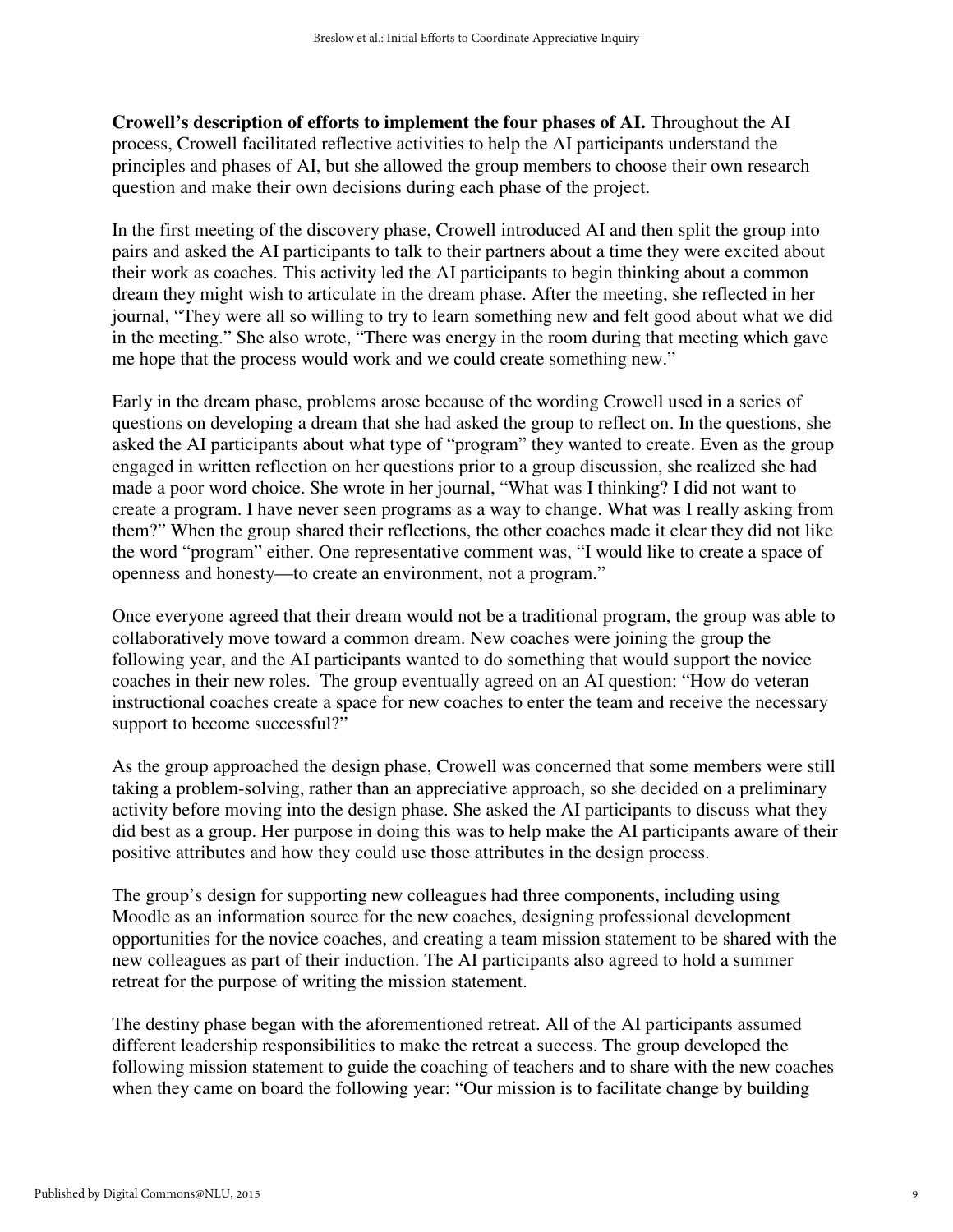capacity through collaboration, so that all students have access to quality instruction and curriculum."

In her journal, Crowell wrote, "There was true synergy during the retreat as we created our mission statement. All of the coaches were engaged in the day, learning from each other. There was only positivity in the room." The other AI participants agreed that the retreat was a success. One coach wrote, "Great day! We don't get enough of these. I love learning from my peers." Another AI participant stated, "I think it was a wonderful opportunity for all to come together in an organized way to recalibrate ourselves."

The remainder of the destiny phase was carried out the following school year, after the completion of the university seminar. In addition to sharing the mission statement with the new coaches in the fall, the group members reviewed the mission statement periodically throughout the school year to remind themselves of their purpose. Moodle also was made available to the new coaches, who were able to access it for technical forms and professional articles as well as a blog on which they posted questions and wrote reflections on their daily work. Two professional development opportunities were offered to the new coaches, one on coaching for addressing diversity and the other on cognitive coaching. The group members also supported each other throughout the school year through such activities as sharing and discussing books and articles on coaching.

**Crowell's perceptions of adherence to the five principles of AI.** Crowell shared that both she and the AI participants believed that the reflective conversations the group engaged in throughout the AI embraced the constructivist principle. One of the coach's comments reflected this belief: "When presented with a chance to reflect, positive ideas for improvement can be created, and hashing them out allowed for good ideas to become better." During the design phase of the AI, Crowell began to note the presence of simultaneity. For example, in her journal, she recalled a conversation between two of the AI participants:

I heard Michael tell Robin the other day that if we don't want our teachers to have deficient talk about the kids, maybe we should not express so much deficient talk about our teachers. He then followed up with, "What is the teacher doing that is working?"

Crowell believed that activities like the peer interviews about an exciting time the AI participants had experienced in their work, and discussions of what they did well as a group, represented the poetic principle. She noted the AI participants themselves promoted the poetic principle when they insisted on focusing their inquiry on something more positive than another "program." Lyn considered the success of the AI as evidence of the anticipatory principle. Indeed, even those AI participants who had expressed initial skepticism about AI had embraced the anticipatory principle by the end of the project.

Crowell felt that she fostered the positive principle throughout the AI, as evidenced by the energy and excitement she observed at each session, and the written reflections of the AI participants. She considered the retreat held at the beginning of the destiny stage to be an especially vivid example of the positive principle actualized. She believed that the principles of AI were the most important aspects of the approach and shared that, while the AI participants did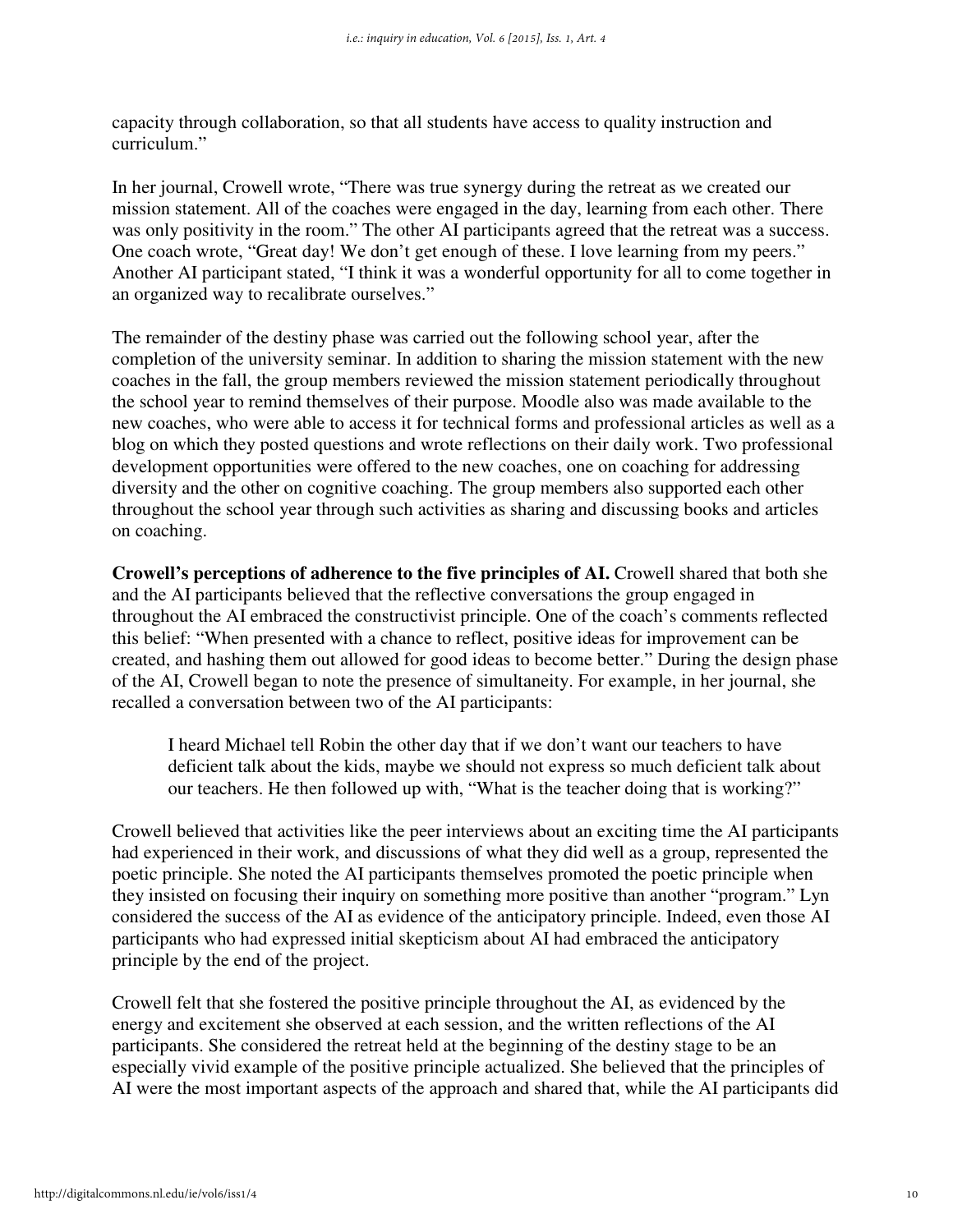not use the terms associated with the five principles on a regular basis, their behaviors and reflections indicated that they had internalized the principles.

**Crowell's perceptions of the AI outcomes.** Crowell reported that all three parts of the destiny phase—the creation and sharing of the mission statement, Moodle assistance, and professional development—were successfully implemented. The feedback she gathered from the AI participants indicated that they too considered the AI a success. The instructional coaches who participated in the AI were not only positive about the support they were providing to the new coaches, but also reported their own professional development as a result of the AI. A representative example of feedback from the coaches follows:

I really felt like I grew professionally after working with the AI group. I felt like it helped us to focus our attention on something productive and helped to facilitate collaboration. My biggest takeaway from the process was to start with our strength and think big. After participating in the AI group I'm more cognizant in my work of starting with the positive.

The AI participants believed that the success of the AI was due to a combination of the AI framework and Crowell's capable facilitation of the process. One participant noted, "As a group, we have plenty of dreams/ideas. This structure and the competent leadership helped to empower me to think of those dreams as attainable, which is a powerful takeaway for sure."

**Crowell's personal learning resulting from the AI.** Crowell reported learning that it is important for the facilitator's actions to be consistent with the AI philosophy. The AI participants reinforced this learning when they objected to developing a traditional assistance "program" for the new instructional coaches. Facilitating the AI changed Crowell from a person with doubts about the feasibility of AI to a strong advocate:

As I reflect on the process of leading the veteran instructional coaches though appreciative inquiry, I realize that I have been changed. I find myself looking at the positive in the situations. I am drawn to finding the strengths in people or groups, asking myself, "Where can we start with the positive to move us forward?" I have become a believer.

Crowell believed that her experience facilitating AI for the first time prepared her to be a better

facilitator of AI in the future, and she soon was given the opportunity to test out her new skills. Near the end of the instructional coaches' AI, she was asked to facilitate her district's secondary mathematics leadership team as they developed a five-year professional development plan for the district's math teachers. She thought, "Why not take the leadership team through the AI process to achieve this goal?" With that question, a new AI project was born.

**Francis's Work with Undergraduates: AI Reconfigured**  Francis decided to recruit a group of undergraduates from

One participant noted, "As a group, we have plenty of dreams/ideas. This structure and the competent leadership helped to empower me to think of those dreams as attained the contract of the contract of the contract of the contract of the contract of the contract of the contract of the contract of the contract of the contract of the contract of the contract of the contrac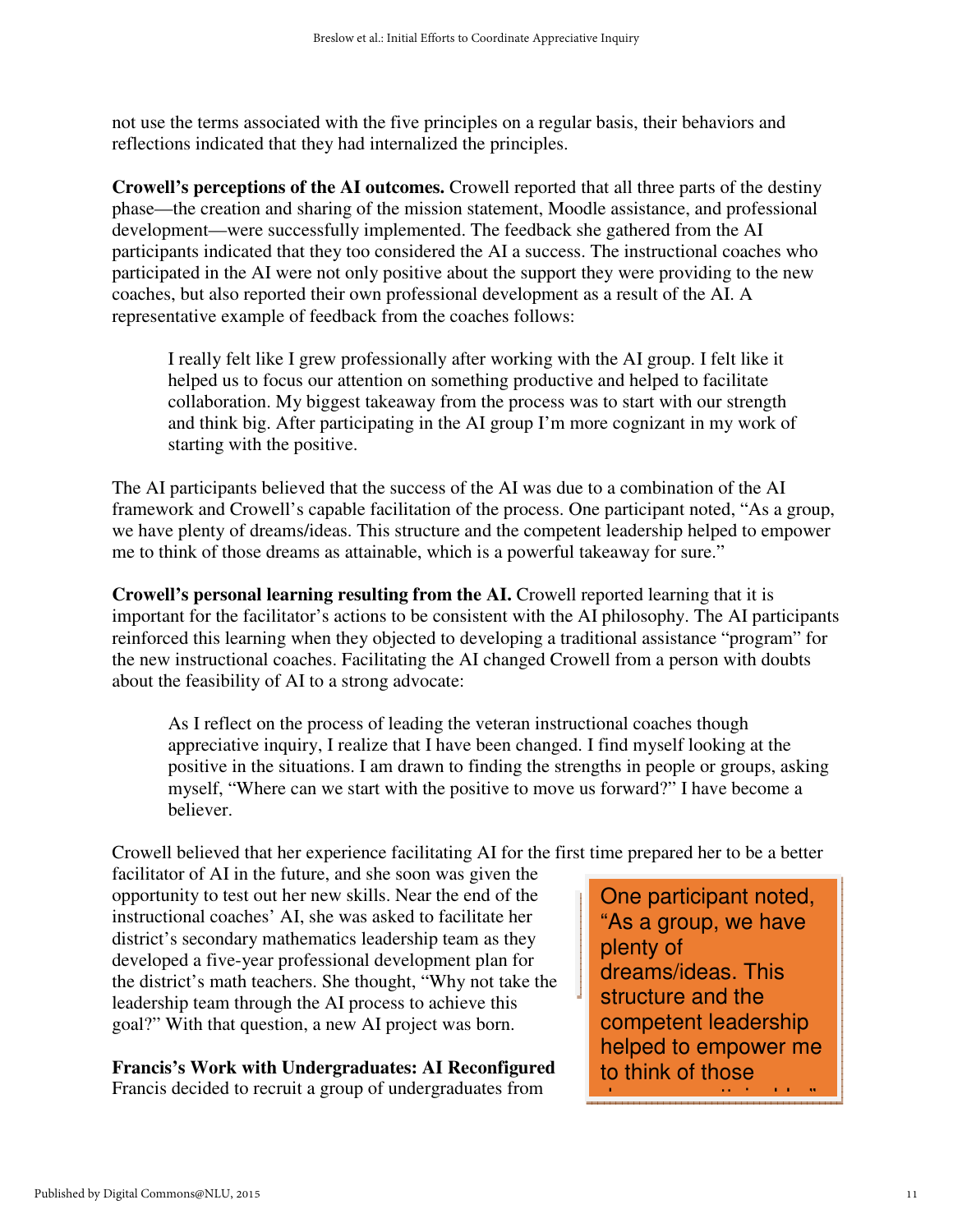the university where he was enrolled as a doctoral student to participate in his AI project: "I was intrigued by the possibility of working with undergraduates, to help them develop their own collaborations, and to help them understand and situate a new process which they could hopefully use throughout their careers." Five undergraduates volunteered to work with Francis as AI participants, but only three remained at the end of the semester.

**Francis's initial perceptions of AI.** Francis expressed mixed initial perceptions about AI. On the one hand, as a youth development specialist he was committed to AI's affirmative approach:

First, as a youth development practitioner, I was keenly aware of the assets-based approach in which AI is grounded…Working with marginalized youth can often yield to a deficit-based or fix-em-up strategy. Second, I was energized by the aesthetic qualities of AI that move it beyond simply another planning method to a space that is much more holistic and positive.

Despite his attraction to AI, Francis admitted misgivings. He was aware of the assertion by some critics that AI "is too positive and does not confront the issues in a serious manner." Another concern expressed by Francis was the possibility that AI participants might be too wedded to the problem-based approach to embrace AI. A final concern related to the nature of the group he would be working with: it would not be a group engaged in a common enterprise. Rather, he would be working with a group of individuals who had little in common save their enrollment at the same university and their interest in AI. Overall, he was willing to giving AI a try, and was excited about discovering how the approach would work in practice, but was not confident that the project would be successful.

**Francis's description of efforts to implement the four phases of AI.** Because Francis would be working with AI participants who had no common endeavor, he decided to restructure the AI process as follows:

Rather than trying to coordinate a group of dissimilar individuals to revolve around a single issue, we would create a network of individuals who would learn about AI in order to use the process in their work with other groups in their own community and/or organizational setting. This would become an individual learning process created in a group setting to provide support for learning and success.

The project began with two informal meetings in which potential AI participants were provided information on the project and developed a general sense of an area in which they wished to focus their inquiry. Five of the undergraduates who attended the information sessions decided to participate in the AI.

At the group's first formal meeting, the AI participants began the discovery phase by interviewing each other on their personal backgrounds as well as on groups and causes that were important to them and that might benefit from AI. After sharing information from the interviews, the group went about identifying common assets that would assist both the present group and the AI groups that members of Francis's team would facilitate. The group identified common values, energy sources, and life-giving forces.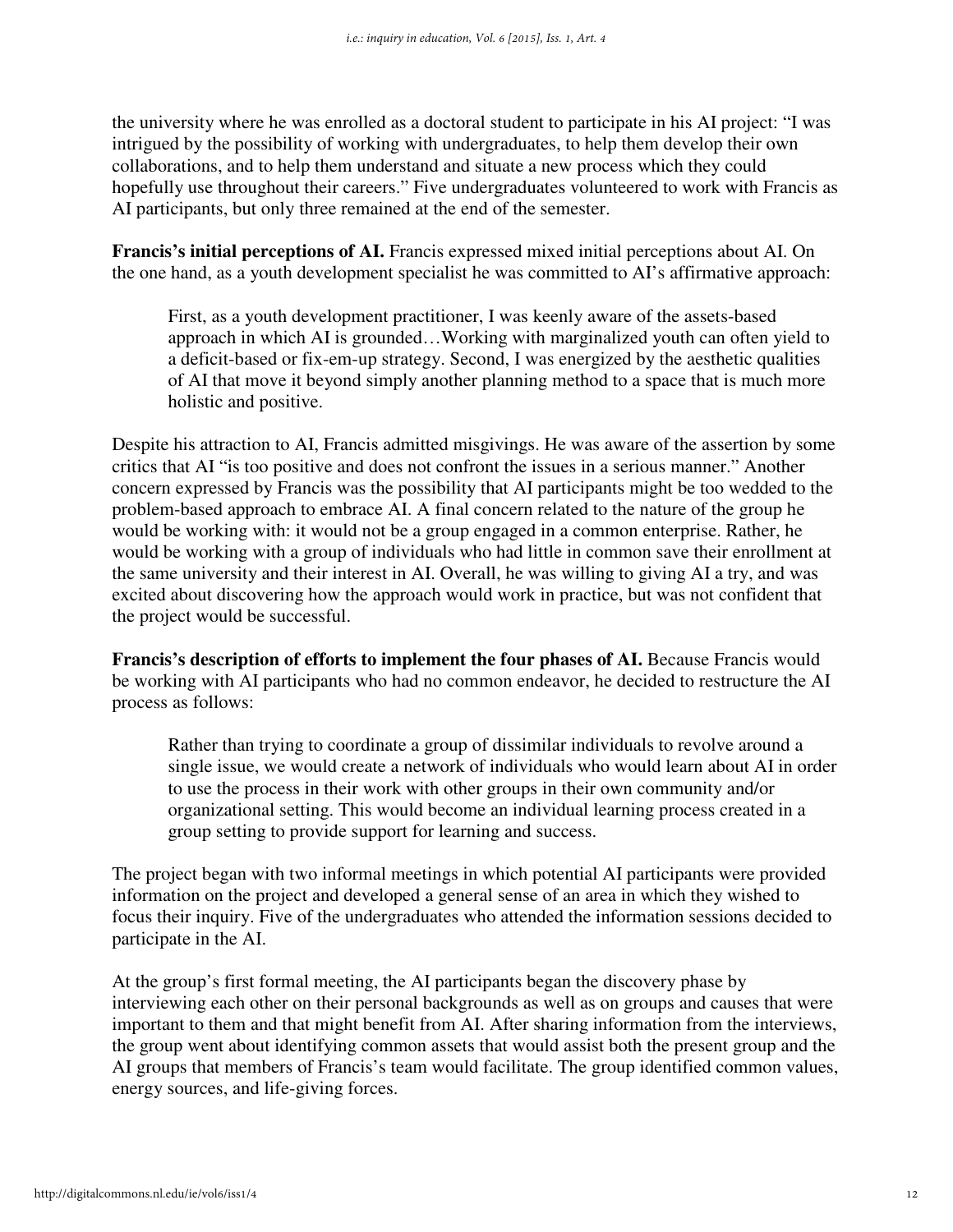At the end of the discovery phase, the group was asked to reflect on the AI process thus far. One AI participant said, "There's change needed…and this process may help in contributing to the positive changes—only way to find out is to test it." Another said, "Keeping positive, talking about the best things in people—the community work I do is like that—we support each other; we are like a family." Francis wrote in his journal, "They seemed excited, but I have to make sure I am not teaching, and allowing them to work through the process. It's not a workshop or lecture. It's a process."

By the beginning of the dream phase, two of the AI participants had dropped out of the project and there were three remaining. For Francis, this was the low point of the process:

I became very concerned if I would be able to complete the project. There was a brief moment when I considered contacting our project sponsor to shift my focus and start again. However, after discussing the issue with my colleagues, they convinced me that the purpose of the work was also to practice participatory research, including the problems that may arise, and the research was also about my personal reflections on what would and could make the next AI more effective.

After he decided to move forward with the project, Francis's next concern was to help the remaining AI participants develop concrete plans for making their dreams a reality. This phase started with Francis asking the AI participants to articulate a specific dream they were going to work to accomplish while facilitating a group in a community or organizational context. To assist the AI participants, he asked them a series of questions: "What does that [dream] look like in a year? Who, specifically, is involved? How will you know when you are finished?" After all of the AI participants had shared their dream, Francis asked them to write a haiku about the dream, the group the dream was for, or some other aspect of AI they had explored thus far. At the end of the dream phase, he wrote the following in his journal:

Today was awesome! Exhilarated! The main thing was to focus on the poetry. It is a principle, but it works so well in trying to focus the energy and the thoughts and ideas during the dream process. They were so willing, too!

In the design phase, the AI participants developed and shared action plans for making their dreams reality. At the end of the design phase, Francis wrote, "Being able to clarify the process during the design phase was instrumental and helped me to continue to deepen my understanding of AI."

Francis's work with the group ceased at the end of the academic year, and although none of the three remaining AI participants had completed their own AI facilitation by that point, they had all carried out the first steps of their separate projects that, taken together, constituted the destiny phase of his work with them. The AI participants met at the end of the semester to describe their initial work as AI facilitators and discuss ways that group members could informally support each other in the future. One of the three AI participants still in the group was working with their own group to have handball recognized by the university as an official sport. A second AI participant was focused on working with a group of high school youth on community-based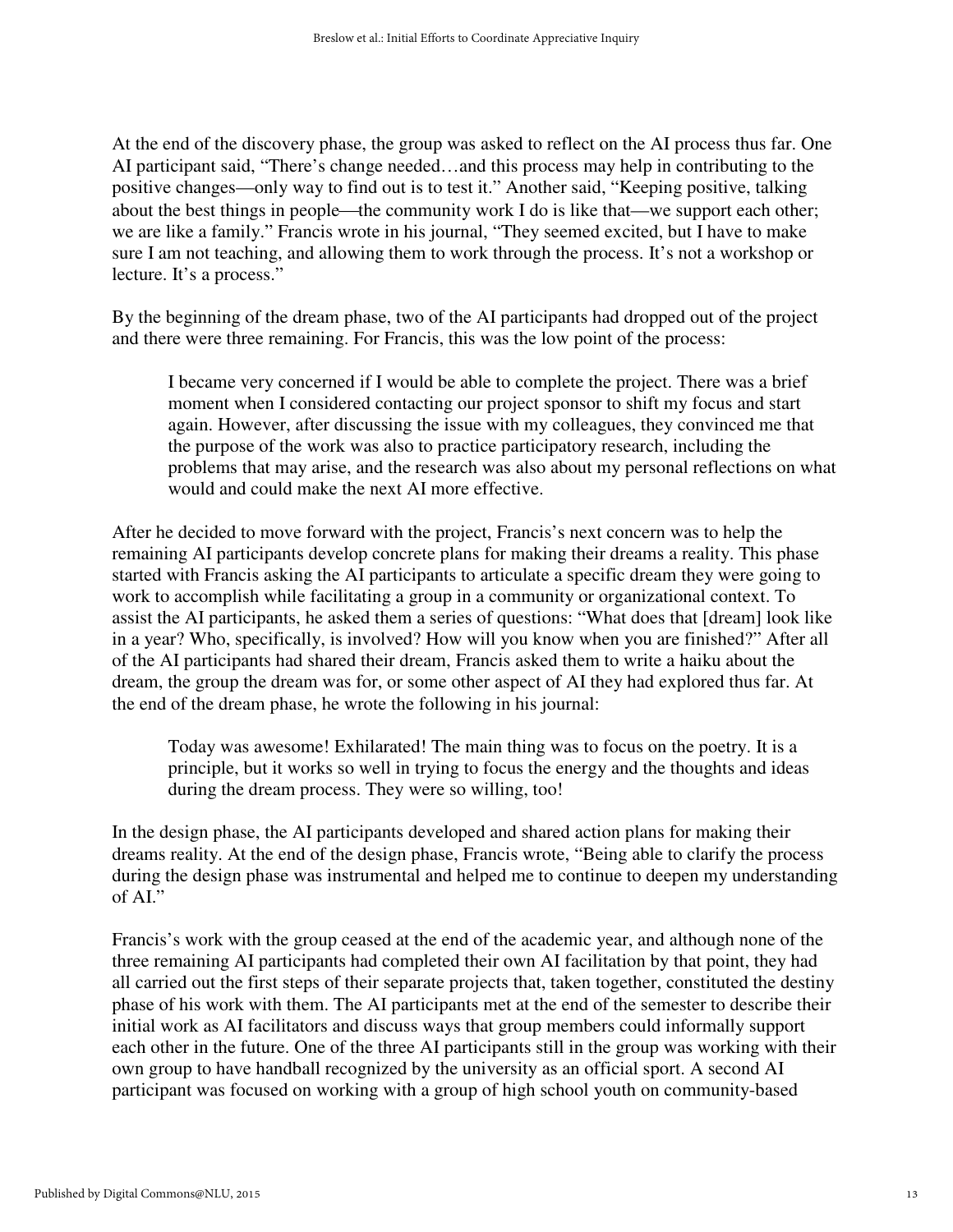improvement projects. The third member of the group was working with a community organization on hosting a gathering for undergraduate college students on issues they were facing.

**Francis's perceptions of adherence to the five principles of AI.** Francis believed that the constructivist principle was at play throughout the AI, as the AI participants collaboratively assisted each other to construct visions in their respective focus areas. He saw evidence of the principle of simultaneity in the connections the AI participants were making and the organizing they were doing within their local group or community to lay the groundwork for long-term change. He also perceived simultaneity in the AI participants' use of the inquiry process to discover the positive in their respective areas of interest and develop the confidence that they could bring about change in these areas.

Francis fostered the poetic principle throughout the AI by asking the AI participants to share positive stories about their focus areas and to present positive ideas for the future. Asking the AI participants to translate their dreams into haikus was another effort to promote the poetic principle. He had the anticipatory principle in mind when he asked the AI participants to create positive and specific visions of their future AI projects. He believed that the anticipatory principle was reflected in the participants' initiation of their own AI projects. Finally, Francis believed that the sharing of personal backgrounds and values as well as the emphasis on mutual support throughout the AI led to the social bonding that is characteristic of the positive principle. At their last meeting, for example, the AI participants discussed ways they could continue to support each other in their individual efforts at facilitating their own AI groups.

**Francis's perceptions of the AI outcomes.** The nature of the AI that Francis facilitated limited the reporting of specific outcomes, since the purpose of the AI was to assist the AI participants to facilitate their own AI projects, and those "second generation" projects were still in their early stages at the end of the academic year. In the group's last meeting, he asked the three remaining AI participants to reflect on what they had learned. One participant wrote, "I think we, as dreamers, are destined to make dreams come true and have the power to do so. A destiny can last forever, and take forever to accomplish." In commenting on this reflection, Francis wrote,

I was particularly drawn to this statement, as this was the cyclical and sustainable process that AI tries to get at; it is not a quick-fix, deficit-based, crisis-mode model. AI is a longterm process that continues to cycle back on itself in order to create a longer and more balanced approach toward organizational design and community development.

 At the end of his work with the students, Francis concluded that the participants who completed the process learned much about the change process in general and AI in particular.

**Francis's personal learning resulting from the AI.** Francis reported that the project was a unique learning experience for him:

I have served as a facilitator for many years, but this was my first time as a participant– researcher, and I think I gained valuable insight into how to design a process. AI is not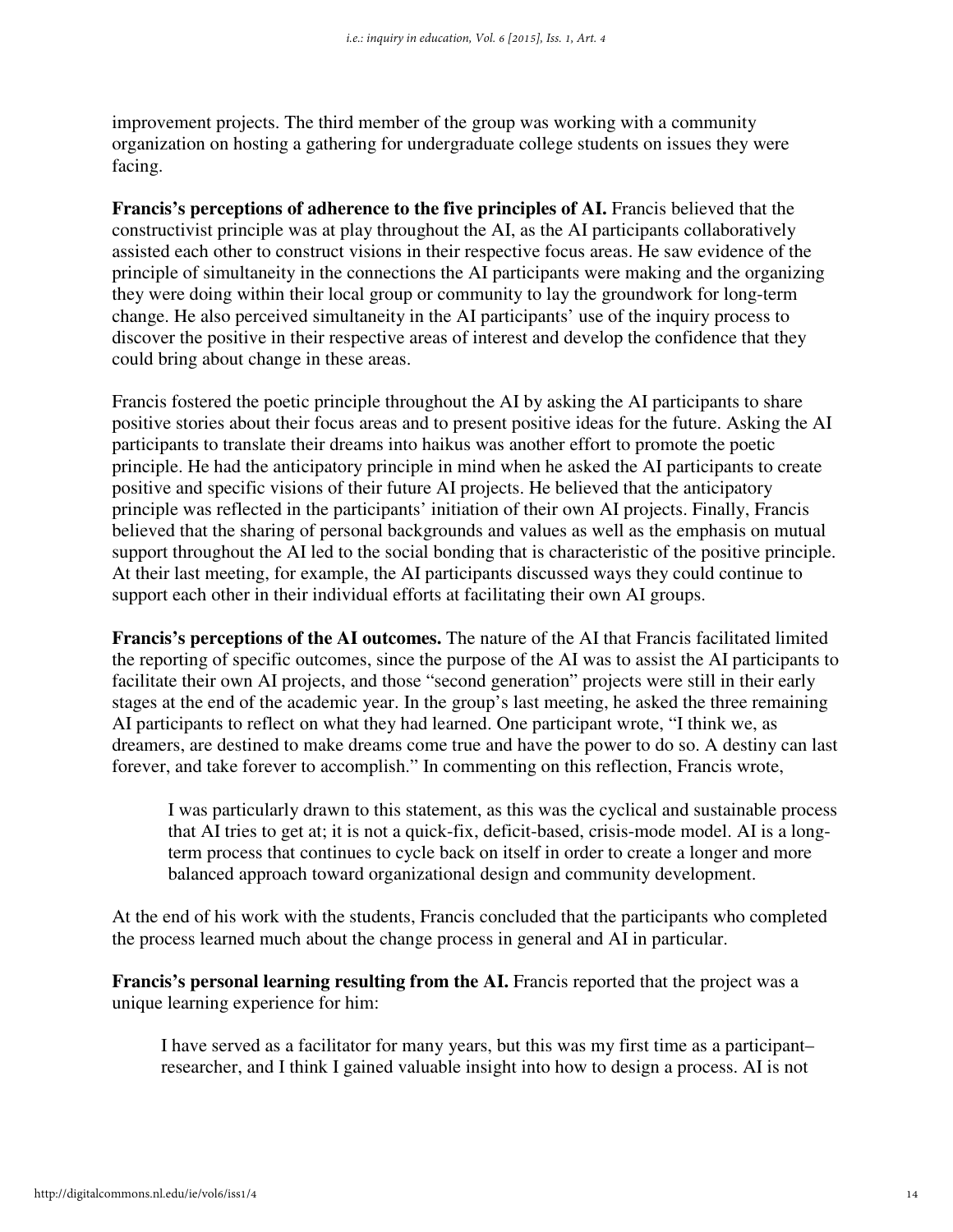simply an organizational planning process, but a way to engage people and communities in understanding the cyclical nature of thought and positive action.

By the end of his participation in the project, the concerns Francis had expressed about AI at the beginning of the process had disappeared and he had become a strong proponent of AI:

I must admit I was skeptical. But standing in the room, having to explain each of the phases, the importance of the concepts associated with each phase, creating an understanding of the principles and how to utilize the full range of thought and research tools at my disposal, galvanized my understanding and made me a convert, so to speak.

#### **Discussion**

The AI facilitators became involved in learning about and planning for the AI in their first semester of doctoral coursework, and initiated the research in their second semester, consistent with the recommendation by many scholars to have doctoral students involved in research as soon as possible (Murakami-Ramalho et al., 2013; Solomon, 2009; Zambo & Isa, 2012). The seminar where the faculty member and AI facilitators met provided both the mentoring and collegial support called for in the literature on early-stage doctoral research (Arhar et al., 2013; Coryell et al., 2013, Dinkelman et al., 2012). The AI facilitators were members of *two* collegial groups: the seminar group and the AI team they facilitated. Two of the AI facilitators (Breslow and Crowell) carried out the AI in their professional work setting, and the third (Francis) was involved in a project closely related to the professional work he had engaged in for many years before becoming a full-time doctoral student, and to which he planned to return after he finished his doctoral studies. All three AI facilitators, therefore, engaged in authentic AI in their own "laboratory of practice" (Zambo & Isa, 2012, p. 475).

All three of the AI facilitators had mixed feelings about whether their project would be a success. Their trepidation can be attributed in part to the fact that this was the first time any of them had been involved in AI, let alone facilitated a group engaged in AI, but there were other factors at play. There were concerns that AI was overly idealistic, and that it would be difficult to overcome the problem-solving paradigm that all three facilitators believed was inculcated in K-16 education. Additionally, there were traces of what Coryell et al. (2013) found in their study of doctoral students learning to be researchers, including "struggling with feelings of inadequate knowledge and capability, risk of exposure, and intimidation during the research process" (p. 379).

The progress made through the phases of AI varied among the three AI facilitators. Crowell led her group through all four phases, Breslow's group ended the formal AI after the design phase, and Francis's group initiated the destiny phase but the AI participants were left to finish their various local AI projects on their own. It seems clear from these results that AI, even with small groups, cannot be put on a timeline; it needs to proceed in an open-ended manner.

All of the projects experienced periods of difficulty that the doctoral students overcame. Early in their AI, both Breslow and Crowell perceived that the AI participants were falling into a problem-solving approach, and in both cases the AI facilitator took action to help the group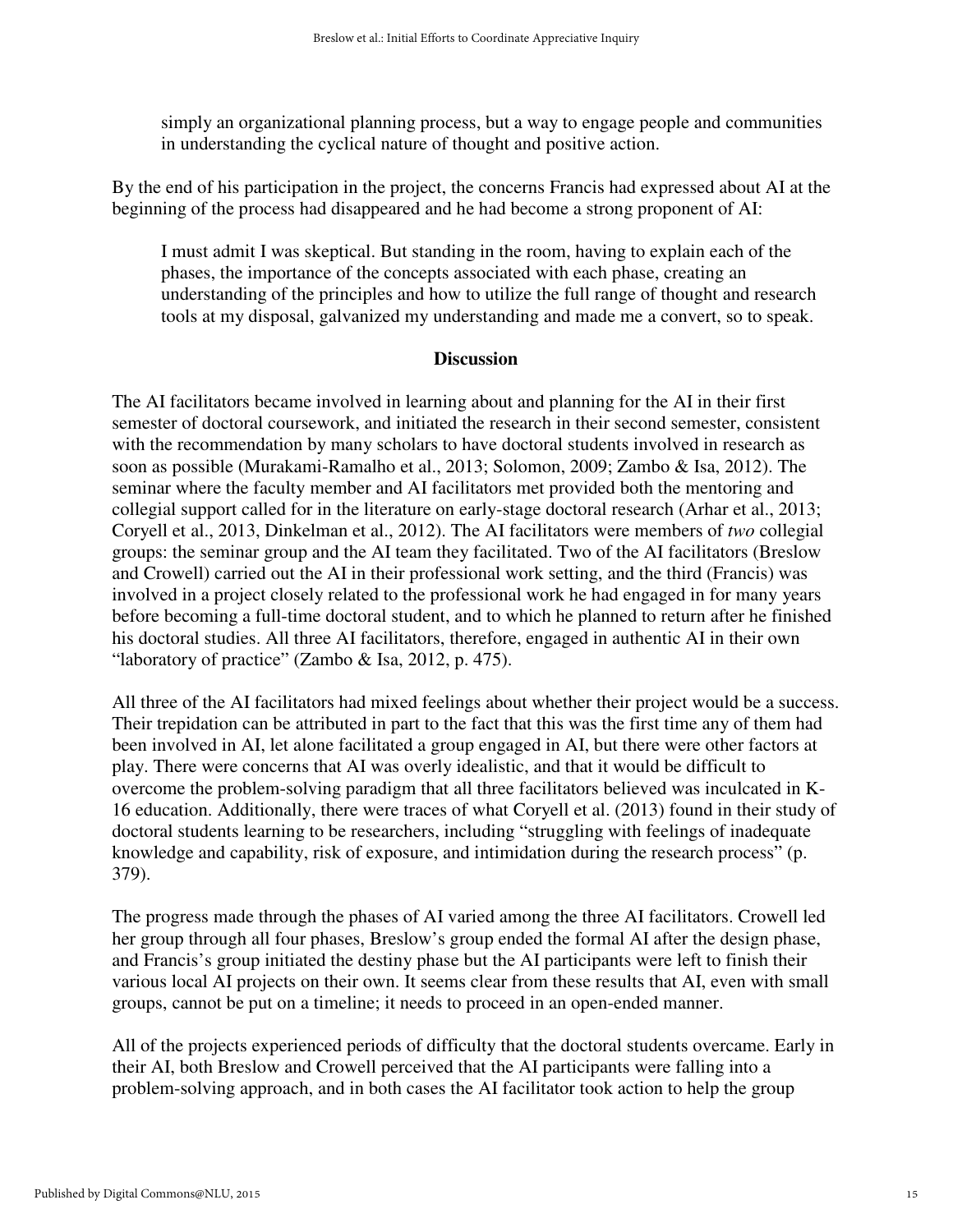move back to an appreciative approach. Breslow engaged in individual discussions with some of his AI participants, and Crowell conducted a group activity to help AI participants' transition from the problem-solving to the appreciative approach. The positive path that both Breslow and Crowell's teams took after they had shifted from a problem-solving to an appreciative approach supports Tschannen-Moran and Tschannen-Moran's (2011) argument for appreciative inquiry:

By getting people to focus on their strengths, AI changes the conversation from complaining to celebrating. By noticing and amplifying the good things that are going on, AI turns the tables on old conversation patterns about what is wrong and who is to blame. As the search for scapegoats subsides, the safety required for innovation, risk taking, and learning grows. People become more open, forthcoming, and confident. (p. 444)

Francis faced his own problem when two of the five initial participants dropped out, after which he refocused his efforts on helping the remaining participants through the process and learning more about AI. The experiences of the AI facilitators indicate the need for the facilitator to be both innovative and flexible.

All three of the AI facilitators believed that they and the AI participants adhered to the principles of AI (constructionist, simultaneity, poetic, anticipatory, and positive) throughout their inquiry. The AI facilitators were able to describe strategies they used to foster the principles as well as indicators of the principles at work. Despite the fact that only one of the three groups completed all four phases of AI, all three AI facilitators reported several positive outcomes from the AI. The inquiry process, driven by the five principles, seems to have led to positive change for AI participants, including increased reflectivity, increased commitment to dialogue and collaboration, and personal and professional growth, even in the two AI projects that did not complete the destiny phase. It is possible that the first two phases of AI (discovery and dream phases), with the five principles guiding them and the subsequent AI, may lead the group or organization in a positive direction without the need for highly structured design and destiny phases. Bushe (2011) notes, "One might argue that the discovery and dream phases create the conditions for self-organizing processes to coalesce in positive directions" (p. 94).

The AI facilitators all reported that they had learned much from their first effort at facilitating AI. All three facilitators reported that they had learned about the tremendous potential of AI and the importance of the five principles. The AI facilitators also reported that, as a result of their initial experience with AI, they were well prepared to facilitate AI in the future. At least as far as AI was concerned, the AI facilitators had developed self-confidence, a sense of selfdetermination (Coryell et al., 2013), and a "relationship with the research process itself" (Arhar et al., 2013, p. 228).

#### **Recommendations**

Although the specific results of this study cannot be generalized to other educational settings, we offer some general recommendations for educational leaders contemplating or initiating AI to consider in relationship to their own educational context. We recommend that the AI team decide on a specific, concrete focus area for AI. As Breslow suggested in his reflections on AI, if the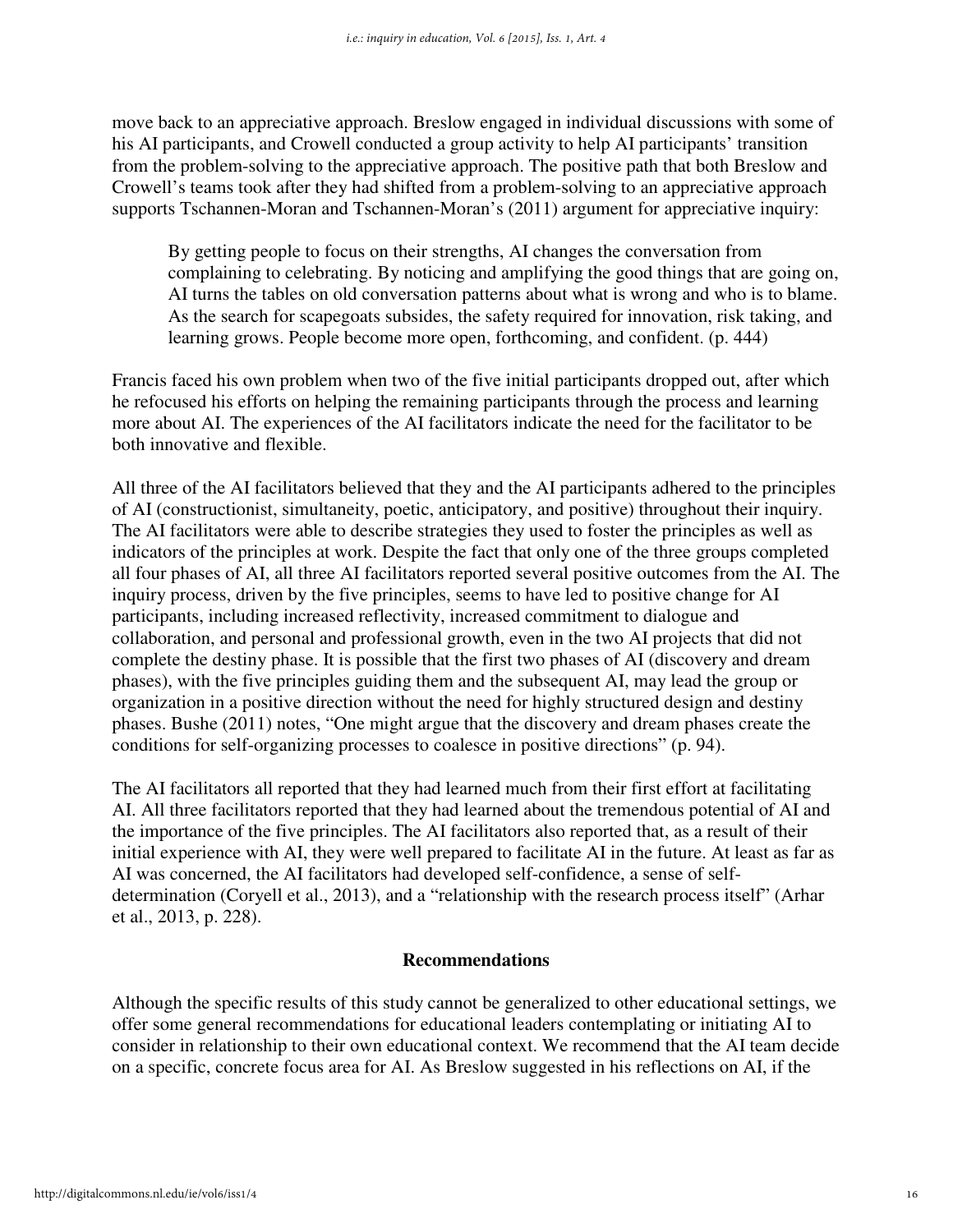aims of AI are complex, it may be best to start with a short-term goal and simpler AI project, and to progress incrementally through recurring cycles of AI toward the long-term aims.

The three AI facilitators in this study used reflective activities and questions very effectively as they guided their group through AI. Throughout all phases of AI, but especially in the earlier phases, the power of the facilitator providing reflective activities and asking reflective questions cannot be overestimated, and we recommend that the facilitator consider and prepare such activities and questions in advance of each group session.

The AI facilitators, including the two whose groups that did not complete the destiny phase, reported positive outcomes for the AI participants and for themselves. Although it would have been preferable for all three of the groups to have completed all four phases of AI, strict adherence to the four phases may not be as important as following AI's five principles. Indeed, it may be possible for the five principles to operate within a different structure altogether and still lead to positive results. The future of AI may include practitioner–researchers exploring different structures for AI, with the principles of AI remaining its guiding force. Finally, we believe that implementing AI as a continuous cycle, with one AI leading into the next, is the best way to make AI a part of the educational community's culture—indeed, to transform the educational community into a culture of inquiry.

*Ken Breslow is a doctoral candidate in the Adult, Professional, and Community Education program at Texas State University. His research interests surround issues related to d/Deaf and disability access, resources, and services in educational contexts.* 

*Lyn Crowell has worked in public education for 30 years in a variety of capacities, including classroom teacher, department chair, collaborative teacher leader, and district level instructional coach for secondary schools. Her research interests include teacher leadership, feminist theory and research methods, and social justice. Her dissertation was a qualitative research study of instructional coaches and how they perceive their role in school improvement using poststructural feminist research methods.* 

*Lee Francis IV is the National Director of Wordcraft Circle of Native Writers and Storytellers, an organization founded in 1992 to support the work and words of Native American and Indigenous writers and storytellers. His work focuses on Indigenous education systems and educational technology. He received his doctorate (School Improvement) in the winter of 2014 from Texas State University.* 

*Stephen P. Gordon is a professor of education and community leadership at Texas State University. His teaching and research interests include action research, instructional leadership, professional development, and school improvement. He is the author (with Carl Glickman and Jovita Ross-Gordon) of* Supervision and Instructional Leadership: A Developmental Approach.

#### **References**

Arhar, J., Niesz, T., Brossmann, J., Koebley, S., O'Brien, K., Loe, D., & Black, F. (2013). Creating a 'third space' in the context of a university–school partnership: Supporting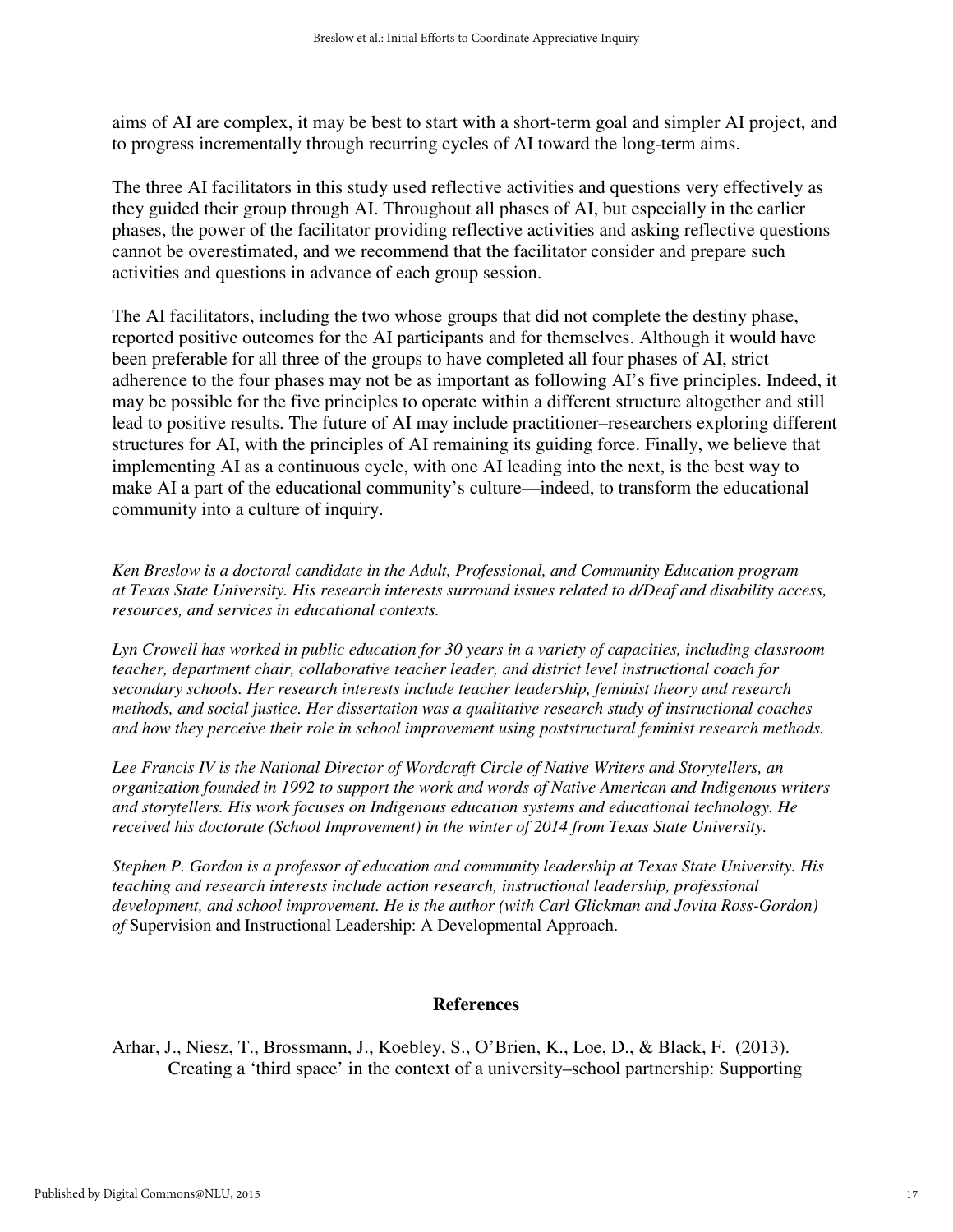teacher action research and the research preparation of doctoral students. *Educational Action Research, 21*, 218-236. Doi: 10.1080/09650792.2013.789719

- Buchanan, L. B. (2012). Becoming an educational researcher: Exploring the earliest experiences. *Educate~*, *12*(2), 11-12. Retrieved from http://educatejournal.org/index.php/educate/issue/view/40
- Bushe, G. R. (2011). Appreciative inquiry: Theory and critique. In D. Boje, B. Burnes, & J. Hassard (Eds.), *The Routledge companion to organizational change* (pp. 87-103). Oxford, UK: Routledge.
- Bushe G. R., & Kassam, A. F. (2005). When is appreciative inquiry transformational? A metacase analysis. *The Journal of Applied Behavioral Science, 41*(2), 161-181.
- Cooperrider, D. L., & Srivastva, S. (1987). Appreciative inquiry in organizational life. In R.W. Woodman & W. A. Passmore (Eds.), *Research in organizational change and development,* Vol. 1 (pp.126-169). Stamford, CT: JAI Press.
- Coryell, J. E., Wagner, S., Clark, M. C., & Stuessy, C. (2013). Becoming real: Adult student impressions of developing an educational researcher identity. *Journal of Further and Higher Education*, *37*(3), 367-383. doi:10.1080/0309877X.2011.645456
- Dinkelman, T., Cuenca, A., Butler, B., Elfer, C., Ritter, J., Powell, D., & Hawley, T. (2012). The influence of a collaborative doctoral seminar on emerging teacher educator–researchers. *Teacher Education, 34*(2), 172-190. doi: 10.1080/01626620.2012.677740
- Evans, L., Thornton, B., & Usinger, J. (2012). Theoretical frameworks to guide school improvement. *NASSP Bulletin, 96*(2), 154-171.
- Giles, D., & Alderson, S. (2008). An appreciative inquiry into the transformative learning experiences of students in a family literacy project. *Australian Journal of Adult Learning, 48*(3), 465-478.
- Ludema, J. D., Cooperrider, D. L., & Barrett, F. J. (2001). Appreciative inquiry: The power of the unconditional positive question. In P. Reason & H. Bradbury (Eds.), *Handbook of action research: Participative inquiry and practice* (pp. 189-199). Thousand Oaks, CA: Sage.
- Marshall, C., & Rossman, G. B. (2011). *Designing qualitative research* (5th ed.). Los Angeles, CA: Sage.
- Mcintosh, P., Freeth, D., & Berridge, E. J. (2014). Supporting accomplished facilitation: Examining the use of appreciative inquiry to inform the development of learning resources for medical educators. *Educational Action Research, 21*(3), 376-391.